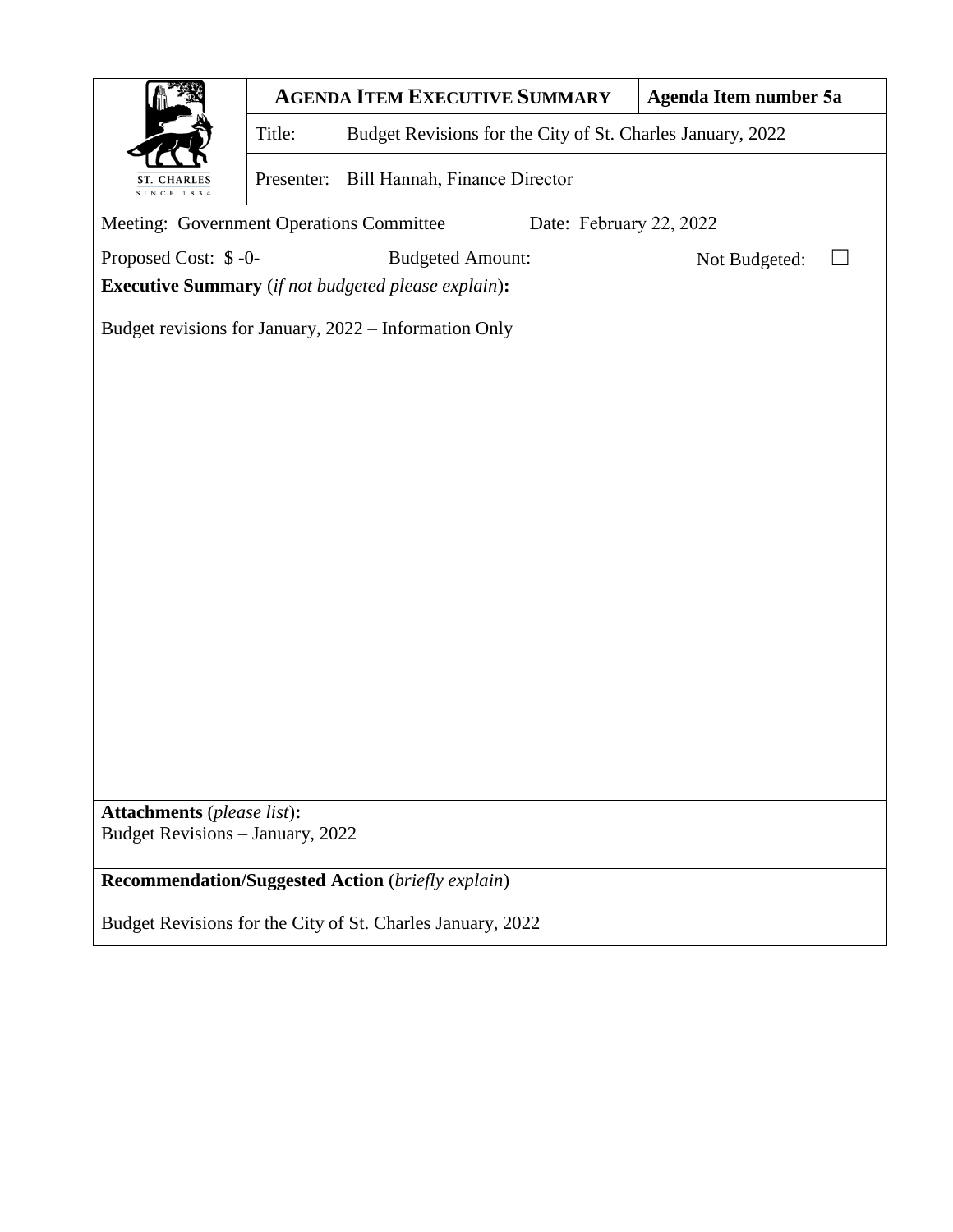## **CITY OF ST. CHARLES January 2022**

**Budget Revision Listing**

| JE TYPE                  | JE#      |     |      | BUDGET # COMPANY FISCAL YEAR | <b>PERIOD</b> | <b>DATE</b>       | ACCT-UNIT ACCOUNT |            | <b>AMOUNT</b> | <b>DESCRIPTION</b>                            |
|--------------------------|----------|-----|------|------------------------------|---------------|-------------------|-------------------|------------|---------------|-----------------------------------------------|
|                          |          |     |      |                              |               |                   |                   |            |               |                                               |
| <b>Budget Addition</b>   | 77       | 100 | 1000 | 2022                         | 8             | 01/03/2022 715700 |                   | 54189 \$   |               | 2,000.00 Revenue Bond arbitrage rebate calc   |
| <b>Budget Addition</b>   | 77       | 100 | 1000 | 2022                         | 8             | 01/03/2022 715900 |                   | 31199 \$   |               | (2,000.00) Revenue Bond arbitrage rebate calc |
|                          | 77 Total |     |      |                              |               |                   |                   | \$         |               |                                               |
| <b>Budget Transfer</b>   | 78       | 100 | 1000 | 2022                         | 9             | 01/06/2022 200521 |                   | 51601 \$   |               | 10,000.00 Uniform purchases 5 lineman         |
| <b>Budget Transfer</b>   | 78       | 100 | 1000 | 2022                         | 9             | 01/06/2022 200521 |                   | 56204 \$   |               | (10,000.00) Uniform purchases 5 lineman       |
| <b>Budget Transfer</b>   | 78       | 100 | 1000 | 2022                         | 9             | 01/06/2022 200521 |                   | $52310$ \$ |               | 30,000.00 Tool purchases 5 lineman            |
| <b>Budget Transfer</b>   | 78       | 100 | 1000 | 2022                         | 9             | 01/06/2022 200521 |                   | 56204 \$   |               | (30,000.00) Tool purchases 5 lineman          |
| <b>Budget Transfer</b>   | 78       | 100 | 1000 | 2022                         | 9             | 01/06/2022 100210 |                   | 54189 \$   |               | 630.00 Psych analysis fees                    |
| <b>Budget Transfer</b>   | 78       | 100 | 1000 | 2022                         | 9             | 01/06/2022 100210 |                   | 54150 \$   |               | (630.00) Psych analysis fees                  |
|                          | 78 Total |     |      |                              |               |                   |                   | \$         |               |                                               |
| <b>Budget Adjustment</b> | 79       | 100 | 1000 | 2022                         | 8             | 01/12/2022 200999 |                   | 48200 \$   |               | 1,004,200.00 For 2021A Bond Issue             |
| <b>Budget Adjustment</b> | 79       | 100 | 1000 | 2022                         | 8             | 01/12/2022 200900 |                   | 31199 \$   |               | (1,004,200.00) For 2021A Bond Issue           |
| <b>Budget Adjustment</b> | 79       | 100 | 1000 | 2022                         | 8             | 01/12/2022 210540 |                   | 55320 \$   |               | 7,411.00 For 2021A Bond Issue                 |
| <b>Budget Adjustment</b> | 79       | 100 | 1000 | 2022                         | 8             | 01/12/2022 210540 |                   | 55321 \$   |               | 1,544.00 For 2021A Bond Issue                 |
| <b>Budget Adjustment</b> | 79       | 100 | 1000 | 2022                         | 8             | 01/12/2022 210999 |                   | 48200 \$   |               | 2,276,400.00 For 2021A Bond Issue             |
| <b>Budget Adjustment</b> | 79       | 100 | 1000 | 2022                         | 8             | 01/12/2022 210999 |                   | 48400 \$   |               | (77,674.00) For 2021A Bond Issue              |
| <b>Budget Adjustment</b> | 79       | 100 | 1000 | 2022                         | 8             | 01/12/2022 210900 |                   | 31199 \$   |               | (2,207,681.00) For 2021A Bond Issue           |
| <b>Budget Adjustment</b> | 79       | 100 | 1000 | 2022                         | 8             | 01/12/2022 220550 |                   | 54110 \$   |               | 26,216.00 For 2021A Bond Issue                |
| <b>Budget Adjustment</b> | 79       | 100 | 1000 | 2022                         | 8             | 01/12/2022 220550 |                   | 55320 \$   |               | 27,413.00 For 2021A Bond Issue                |
| <b>Budget Adjustment</b> | 79       | 100 | 1000 | 2022                         | 8             | 01/12/2022 220550 |                   | 55321 \$   |               | 878.00 For 2021A Bond Issue                   |
| <b>Budget Adjustment</b> | 79       | 100 | 1000 | 2022                         | 8             | 01/12/2022 220999 |                   | 48200 \$   |               | 220,605.00 For 2021A Bond Issue               |
| <b>Budget Adjustment</b> | 79       | 100 | 1000 | 2022                         | 8             | 01/12/2022 220999 |                   | 48400 \$   |               | (261,903.00) For 2021A Bond Issue             |
| <b>Budget Adjustment</b> | 79       | 100 | 1000 | 2022                         | 8             | 01/12/2022 220900 |                   | 31199 \$   |               | (13,209.00) For 2021A Bond Issue              |
| <b>Budget Adjustment</b> | 79       | 100 | 1000 | 2022                         | 8             | 01/12/2022 221999 |                   | 48200 \$   |               | 562,700.00 For 2021A Bond Issue               |
| <b>Budget Adjustment</b> | 79       | 100 | 1000 | 2022                         | 8             | 01/12/2022 221900 |                   | 31199 \$   |               | (562,700.00) For 2021A Bond Issue             |
| <b>Budget Adjustment</b> | 79       | 100 | 1000 | 2022                         | 8             | 01/12/2022 513500 |                   | 54110 \$   |               | 20,817.00 For 2021A Bond Issue                |
| <b>Budget Adjustment</b> | 79       | 100 | 1000 | 2022                         | 8             | 01/12/2022 513500 |                   | 55320 \$   |               | 21,226.00 For 2021A Bond Issue                |
| <b>Budget Adjustment</b> | 79       | 100 | 1000 | 2022                         | 8             | 01/12/2022 513500 |                   | 55321 \$   |               | 4,991.00 For 2021A Bond Issue                 |
| <b>Budget Adjustment</b> | 79       | 100 | 1000 | 2022                         | 8             | 01/12/2022 513999 |                   | 48200 \$   |               | 829,470.00 For 2021A Bond Issue               |
| <b>Budget Adjustment</b> | 79       | 100 | 1000 | 2022                         | 8             | 01/12/2022 513999 |                   | 48400 \$   |               | (249,792.00) For 2021A Bond Issue             |
| <b>Budget Adjustment</b> | 79       | 100 | 1000 | 2022                         | 8             | 01/12/2022 513900 |                   | 31199 \$   |               | (626,712.00) For 2021A Bond Issue             |
| <b>Budget Adjustment</b> | 79       | 100 | 1000 | 2022                         | 8             | 01/12/2022 710700 |                   | 54110 \$   |               | 4,270.00 For 2021A Bond Issue                 |
| <b>Budget Adjustment</b> | 79       | 100 | 1000 | 2022                         | 8             | 01/12/2022 710700 |                   | 55320 \$   |               | 4,353.00 For 2021A Bond Issue                 |
| <b>Budget Adjustment</b> | 79       | 100 | 1000 | 2022                         | 8             | 01/12/2022 710700 |                   | $55321$ \$ |               | 907.00 For 2021A Bond Issue                   |
| <b>Budget Adjustment</b> | 79       | 100 | 1000 | 2022                         | 8             | 01/12/2022 710700 |                   | 57500 \$   |               | 612,194.00 For 2021A Bond Issue               |
| <b>Budget Adjustment</b> | 79       | 100 | 1000 | 2022                         | 8             | 01/12/2022 710999 |                   | 48200 \$   |               | (605.00) For 2021A Bond Issue                 |
| <b>Budget Adjustment</b> | 79       | 100 | 1000 | 2022                         | 8             | 01/12/2022 710999 |                   | 48400 \$   |               | (16,723.00) For 2021A Bond Issue              |
| <b>Budget Adjustment</b> | 79       | 100 | 1000 | 2022                         | 8             | 01/12/2022 735700 |                   | 54110 \$   |               | 25,262.00 For 2021A Bond Issue                |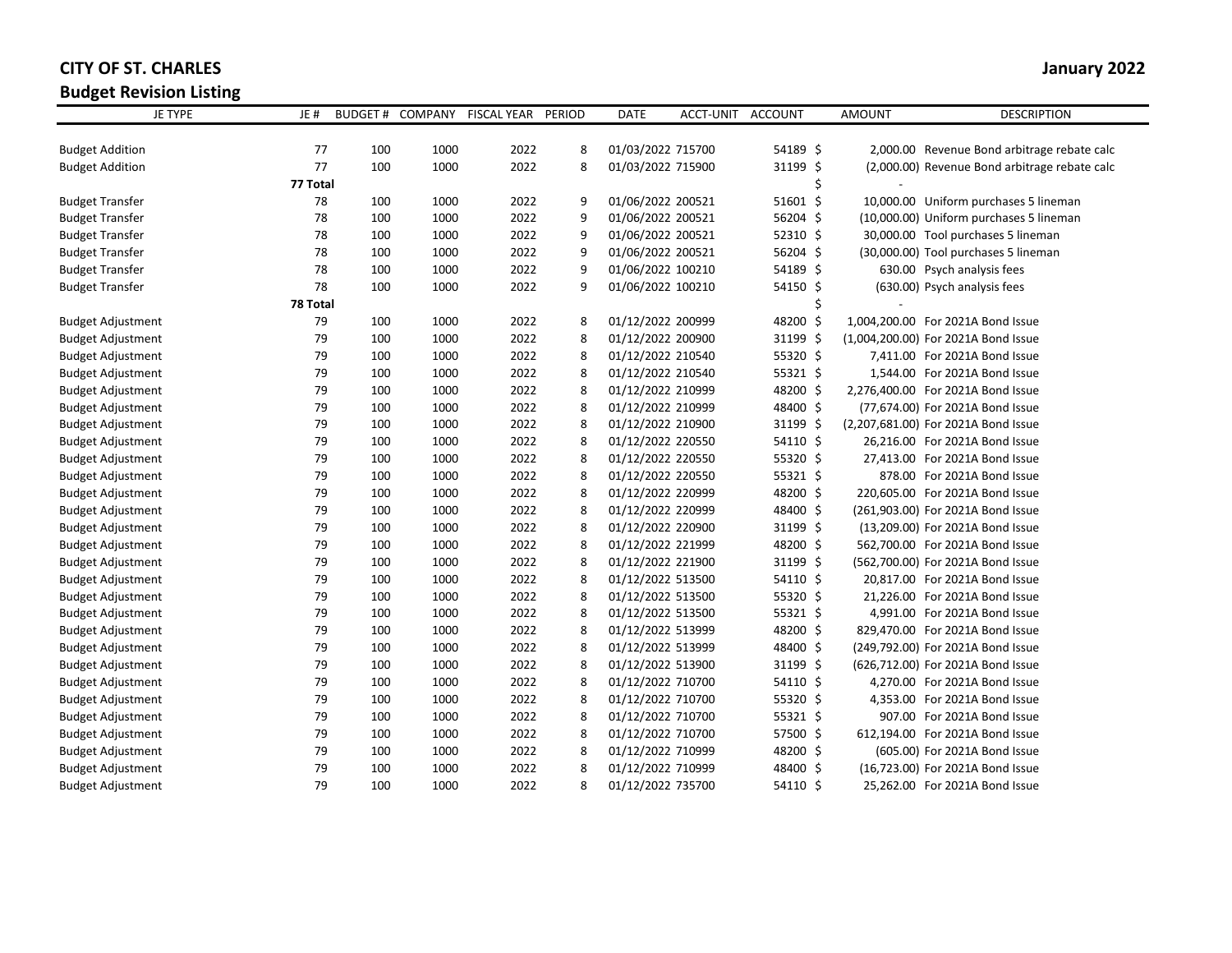## **CITY OF ST. CHARLES January 2022**

**Budget Revision Listing**

| ັ<br><b>JE TYPE</b>      | JE#            | <b>BUDGET#</b> | COMPANY | FISCAL YEAR PERIOD |   | <b>DATE</b>       | ACCT-UNIT ACCOUNT |            | <b>AMOUNT</b> | <b>DESCRIPTION</b>                                 |
|--------------------------|----------------|----------------|---------|--------------------|---|-------------------|-------------------|------------|---------------|----------------------------------------------------|
|                          |                |                |         | 2022               |   |                   |                   |            |               |                                                    |
| <b>Budget Adjustment</b> | 79             | 100            | 1000    |                    | 8 | 01/12/2022 735700 |                   | 55320 \$   |               | 25,758.00 For 2021A Bond Issue                     |
| <b>Budget Adjustment</b> | 79             | 100            | 1000    | 2022               | 8 | 01/12/2022 735700 |                   | 55321 \$   |               | 5,367.00 For 2021A Bond Issue                      |
| <b>Budget Adjustment</b> | 79             | 100            | 1000    | 2022               | 8 | 01/12/2022 735700 |                   | 57500 \$   |               | 3,813,029.00 For 2021A Bond Issue                  |
| <b>Budget Adjustment</b> | 79             | 100            | 1000    | 2022               | 8 | 01/12/2022 735999 |                   | 48200 \$   |               | (3,580,000.00) For 2021A Bond Issue                |
| <b>Budget Adjustment</b> | 79             | 100            | 1000    | 2022               | 8 | 01/12/2022 735999 |                   | 48400 \$   |               | (289,415.00) For 2021A Bond Issue                  |
| <b>Budget Adjustment</b> | 79             | 100            | 1000    | 2022               | 8 | 01/12/2022 713700 |                   | 54110 \$   |               | 129,000.00 For 2021B Bond Issue                    |
| <b>Budget Adjustment</b> | 79             | 100            | 1000    | 2022               | 8 | 01/12/2022 713700 |                   | 55320 \$   |               | 155,435.00 For 2021B Bond Issue                    |
| <b>Budget Adjustment</b> | 79             | 100            | 1000    | 2022               | 8 | 01/12/2022 713700 |                   | 55321 \$   |               | 31,223.00 For 2021B Bond Issue                     |
| <b>Budget Adjustment</b> | 79             | 100            | 1000    | 2022               | 8 | 01/12/2022 713700 |                   | 57500 \$   |               | 23,174,342.00 For 2021B Bond Issue                 |
| <b>Budget Adjustment</b> | 79             | 100            | 1000    | 2022               | 8 | 01/12/2022 713999 |                   | 48200 \$   |               | (23,490,000.00) For 2021B Bond Issue               |
| <b>Budget Adjustment</b> | 79             | 100            | 1000    | 2022               | 8 | 01/12/2022 735900 |                   | 31199 \$   |               | (604,397.00) For 2021A Bond Issue                  |
|                          | 79 Total       |                |         |                    |   |                   |                   | Ś.         |               |                                                    |
| <b>Budget Transfer</b>   | 80             | 100            | 1000    | 2022               | 9 | 01/14/2022 100200 |                   | 54399 \$   |               | 5,000.00 Offsite tape storage                      |
| <b>Budget Transfer</b>   | 80             | 100            | 1000    | 2022               | 9 | 01/14/2022 100200 |                   | 54253 \$   |               | (5,000.00) Offsite tape storage                    |
| <b>Budget Transfer</b>   | 80             | 100            | 1000    | 2022               | 9 | 01/14/2022 100300 |                   | 54500 \$   |               | 150.00 UPS charges                                 |
| <b>Budget Transfer</b>   | 80<br>80 Total | 100            | 1000    | 2022               | 9 | 01/14/2022 100300 |                   | 52002 \$   |               | (150.00) UPS charges                               |
| <b>Budget Adjustment</b> | 81             | 100            | 1000    | 2022               | 9 | 01/19/2022 100650 |                   | 54150 \$   |               | 12,500.00 TIF Eligibility Report Fees              |
| <b>Budget Adjustment</b> | 81             | 100            | 1000    | 2022               | 9 | 01/19/2022 100999 |                   | 45100 \$   |               | (12,500.00) TIF Eligibility Report Fees            |
| <b>Budget Adjustment</b> | 81             | 100            | 1000    | 2022               | 9 | 01/19/2022 210541 |                   | 52805 \$   |               | 10,000.00 Gravel for utility repairs               |
| <b>Budget Adjustment</b> | 81             | 100            | 1000    | 2022               | 9 | 01/19/2022 210900 |                   | 31199 \$   |               | (10,000.00) Gravel for utility repairs             |
| <b>Budget Adjustment</b> | 81             | 100            | 1000    | 2022               | 9 | 01/19/2022 100111 |                   | 54189 \$   |               | 10,454.00 Communications Contractor fees           |
| <b>Budget Adjustment</b> | 81             | 100            | 1000    | 2022               | 9 | 01/19/2022 100111 |                   | $50101$ \$ |               | (10,454.00) Communications Contractor fees         |
|                          | 81 Total       |                |         |                    |   |                   |                   | Ś          |               |                                                    |
| <b>Budget Addition</b>   | 82             | 100            | 1000    | 2022               | 9 | 01/21/2022 520200 |                   | 56002 \$   |               | 25,000.00 PD Radio Purchase                        |
| <b>Budget Addition</b>   | 82             | 100            | 1000    | 2022               | 9 | 01/21/2022 520900 |                   | 31199 \$   |               | (25,000.00) PD Radio Purchase                      |
|                          | 82 Total       |                |         |                    |   |                   |                   | Ś          |               |                                                    |
| <b>Budget Addition</b>   | 83             | 100            | 1000    | 2022               | 9 | 01/24/2022 508667 |                   | 56101 \$   |               | 26,215.00 Add'l costs 1st St Plaza Construct Eng   |
| <b>Budget Addition</b>   | 83             | 100            | 1000    | 2022               | 9 | 01/24/2022 508900 |                   | 31199 \$   |               | (26,215.00) Add'l costs 1st St Plaza Construct Eng |
| <b>Budget Addition</b>   | 83             | 100            | 1000    | 2022               | 9 | 01/24/2022 100110 |                   | 54110 \$   |               | 12,000.00 Add'l funds for legal services           |
| <b>Budget Addition</b>   | 83             | 100            | 1000    | 2022               | 9 | 01/24/2022 100900 |                   | 31199 \$   |               | (12,000.00) Add'l funds for legal services         |
|                          | 83 Total       |                |         |                    |   |                   |                   | \$         |               |                                                    |
| <b>Budget Addition</b>   | 84             | 100            | 1000    | 2022               | 9 | 01/24/2022 200521 |                   | 55150 \$   |               | 299.00 To cover WC claims (IPRF)                   |
| <b>Budget Addition</b>   | 84             | 100            | 1000    | 2022               | 9 | 01/24/2022 200900 |                   | 31199 \$   |               | (299.00) To cover WC claims (IPRF)                 |
| <b>Budget Addition</b>   | 84             | 100            | 1000    | 2022               | 9 | 01/24/2022 220552 |                   | 55150 \$   |               | 2,194.00 To cover WC claims (IPRF)                 |
| <b>Budget Addition</b>   | 84             | 100            | 1000    | 2022               | 9 | 01/24/2022 220900 |                   | 31199 \$   |               | (2,194.00) To cover WC claims (IPRF)               |
| <b>Budget Addition</b>   | 84             | 100            | 1000    | 2022               | 9 | 01/24/2022 803400 |                   | $55150$ \$ |               | 817.00 To cover WC claims (IPRF)                   |
| <b>Budget Addition</b>   | 84             | 100            | 1000    | 2022               | 9 | 01/24/2022 803400 |                   | 55152 \$   |               | 71,271.00 To cover WC claims (IPRF)                |
| <b>Budget Addition</b>   | 84             | 100            | 1000    | 2022               | 9 | 01/24/2022 803500 |                   | 55150 \$   |               | 23,158.00 To cover WC claims (IPRF)                |
| <b>Budget Addition</b>   | 84             | 100            | 1000    | 2022               |   | 01/24/2022 803900 |                   | 31199 \$   |               | (95,246.00) To cover WC claims (IPRF)              |
|                          | 84 Total       |                |         |                    |   |                   |                   | Ś.         |               |                                                    |
| <b>Budget Addition</b>   | 85             | 100            | 1000    | 2022               | 9 | 01/25/2022 508667 |                   | 56101 \$   |               | 21,780.00 Civil Engineering 1st St Plaza           |
| <b>Budget Addition</b>   | 85             | 100            | 1000    | 2022               | 9 | 01/25/2022 508900 |                   | 31199 \$   |               | (21,780.00) Civil Engineering 1st St Plaza         |